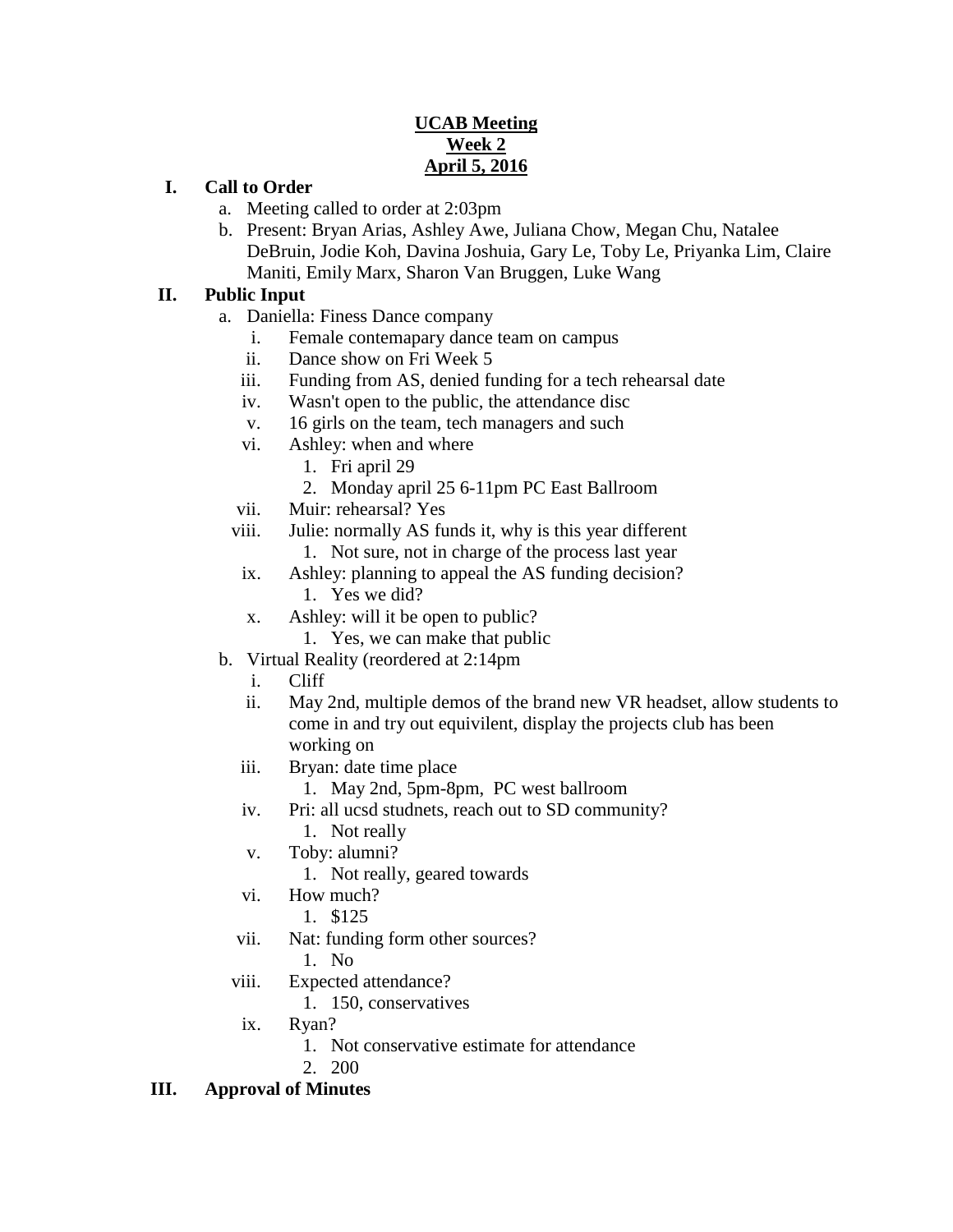- a. Week 10 minutes
	- i. Move to approve with ammend: bryan
		- 1. Second: toby
- b. Week 1 minutes (reordered at 2:19pm)
	- i. Move to approve with ammendments by Gary
		- 1. Second: Ryan

## **IV. Special Presentations**

a. None

## **V. Chair Report**

- a. Budget committee is rolling, come through and get involved, needs to be done by week 6, meeting after this meeting
- b. MSA meeting, no meeting this week, Ombuds sent a draft version of the potential new MSA, some are concerned that this process is moving too slowly
- c. Charter: needs to approved one more time, will bring it up again, two consecutive meetings
- d. RFP process for the pub space, the open meeting has happened, going to start meeting to talk about the vendor that will go into that space
	- i. Lets be a part of this committee! Yay! I'm excited for this
- e. UCAB applications are going to be open next week, Chair, V.chair, members at large

# **VI. Vice Chair**

- a. Space allocation committee starting very soon, application should be live either later today, or tomorrow. Application will close the end of week 4, committee will get together and decide, emails to listserves
- b. Claire: what is the process, is there food, should I be a part of this? i. We will rank them on the criteria, food was provided last year
- c. Claire: DO we get to choose where the orgs get placed
	- Yes, we do, if they prefer either space

# **VII. Director's Report**

- a. Not a lot of new news, preparing for Triton Day, on Saturday. Deep cleaning the building, temporary trident for the statue; artist commissioned for full-time replacement
- b. Pub RFP in a question and answer section
- c. Ryan: do vendors get to hold focus groups or similar things
	- i. It does happen, most vendors will do some level of research, they also have some information from us
- d. Gary: pub space, how will the vendor visits work with alchoholol
	- i. Alcohol will not be reimbursed

# **VIII. New Business**

- a. Finess
	- i. Tech rehearsal
	- ii. Educational: no
	- iii. 3 hours: yes
	- iv. Off hours: yes
	- v. Original student center no
	- vi. Alumni: no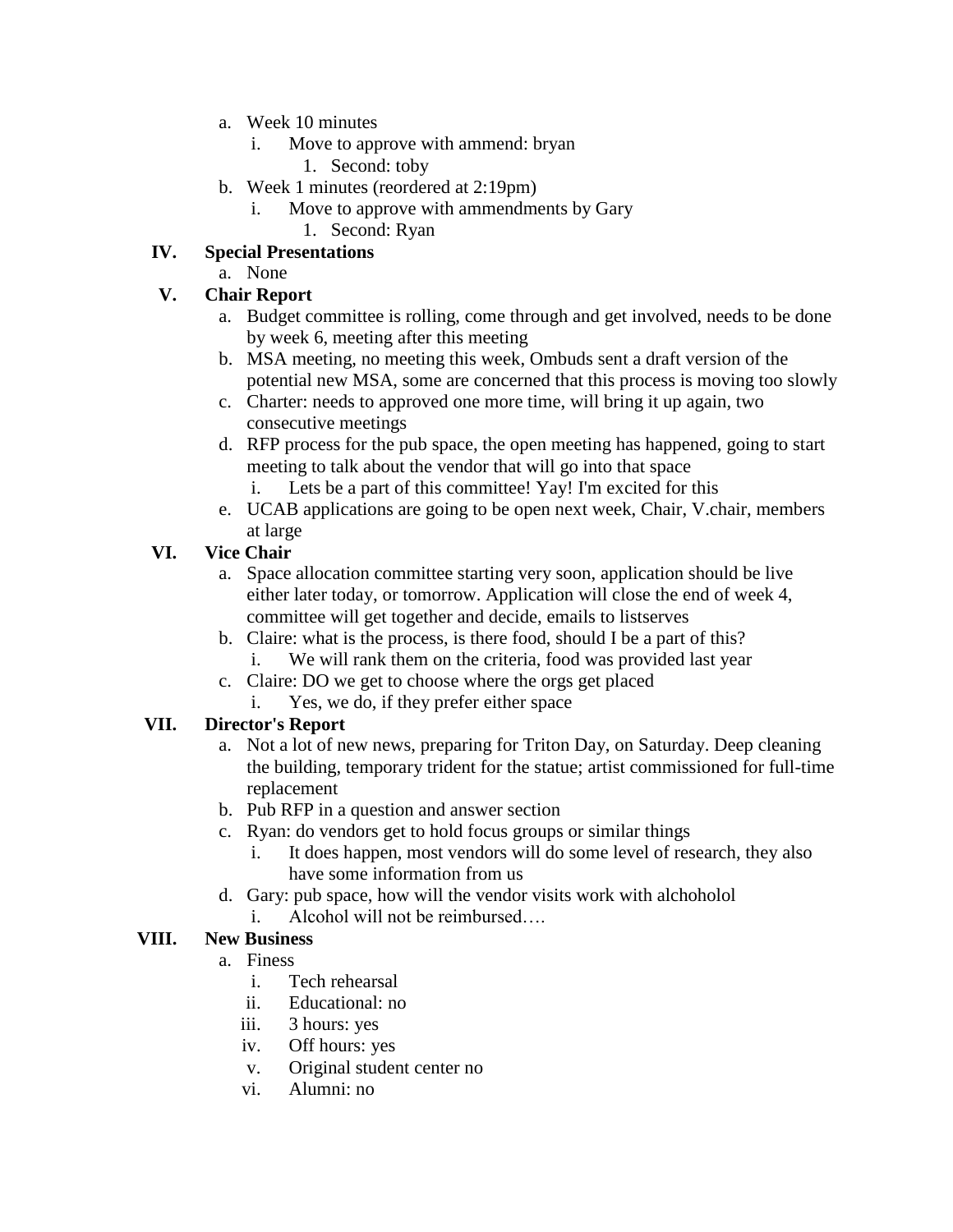- vii. SD community no
- viii. All ucsd: yes
	- 1. Yes: 7
	- 2. No: 3
	- 3. Abstain: 4
- ix. Funding: yes
- x. Fundraiser: no
- xi. Free: yes
- xii. 5/ \$1 per student: \$30
- xiii. Muir: different case, bc it is a rehearsal for their actual event
- xiv. Bryan: motion to fund 30
	- 1. Second: Ryan
- xv. Object: Muir: can we change that?
	- 1. Claire: we are content nuetral, only allocate based on criteria
	- 2. Retract
- xvi. Approved for \$30
- b. Virtual Reality Club
	- i. \$125
	- ii. Educational: yes
		- 1. Yes: 9
		- 2. No:1
		- 3. Abstain: 4
	- iii.  $3 +$ Hours: yes
	- iv. Off hours: yes
	- v. Original: no
	- vi. Alumni: no
	- vii. SD community: no
	- viii. UCSD studetns: yes
	- ix. Funding: no
	- x. Fundraiser: no
	- xi. Free: yes
	- xii. 5// \$1 per studetn x 100
	- xiii. Bryan: how much did they use last time?
		- 1. \$125
	- xiv. Ashley: move to fund \$100
		- 1. Second: Gary
	- xv. Claire: in budget meeitng, we should look at the things we just dicussed

#### **IX. Old Business**

- a. Charter
	- i. To pass it we need to pass it through two consecutive meetings
	- ii. Go through the changes, that we went through last week, creating a transition process, and more at-large members, added duties to Vice Chair: took on role to Student Orgs, and changing the agenda to follow what we were doing anyways
	- iii. Gary: motion to approve as a whole
		- 1. Ryan: second